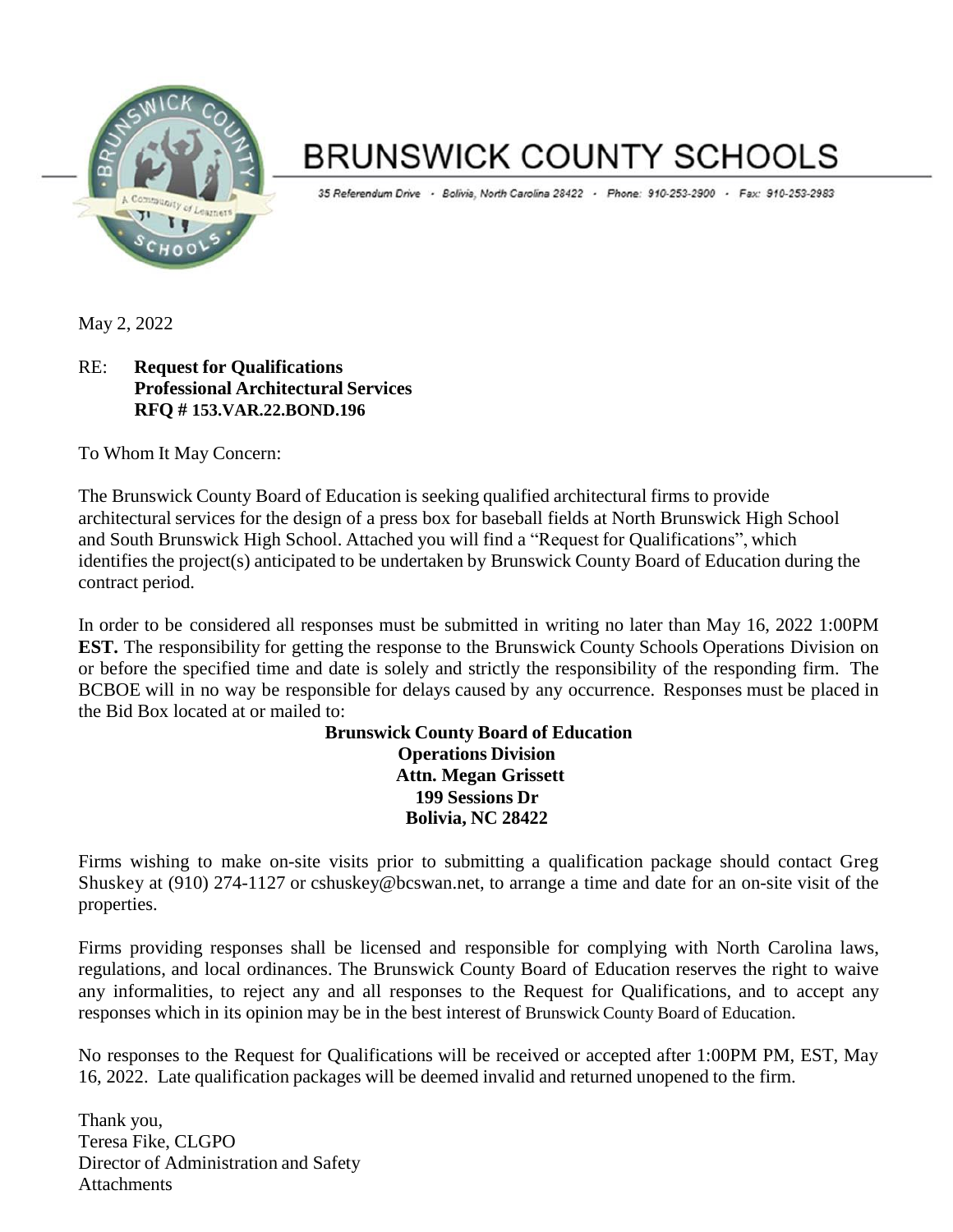#### **REQUEST FOR QUALIFICATIONS FOR PROFESSIONAL ARCHITECTURAL SERVICES BRUNSWICK COUNTY BOARD OF EDUCATION**

#### **Baseball Pressboxs RFQ #153.VAR.22.BOND.196**

#### **I. INTRODUCTION**

The Brunswick County Board of Education is seeking qualified architectural firms to provide architectural and engineering design services for s baseball press box at North Brunswick High School and South Brunswick High School.

## **II. SCOPE OF SERVICES**

Work includes but not limited to services for design and construction management with all appropriate plans and specification for project after evaluation of school needs including investigation of work area, permitting, bidding, management of construction activities. Demolition of old press box at North Brunswick High School with design of new baseball press box and design of new baseball press box at South Brunswick High School.

#### **III. SUBMISSION**

A. Submittals: Submit three (3 hard copies, marked "Baseball Press box design" RFQ #153.VAR.22.BOND.196 and one electronic copy. Submittals will be received no later than 1:00 PM EST, on May 16, 2022, at Brunswick County Board of Education, Operations Division by placing in the Bid Box or mailing to:

> Brunswick County Board of Education Operations Division Attn. Megan Grissett 199 Sessions Dr. Bolivia, NC 28422

- B. All submittals become property of the school system. Requests for Qualification packages will not be accepted via fax machine or internet e-mail.
- C. Mark outside of envelope with **"RFQ #153.VAR.22.BOND.196"** and proposal subject, "Baseball Press Box design".
- D. Time is of the essence and any proposal or addenda pertaining thereto received after the announced time and date for submittal, whether by mail or otherwise, will be rejected. It is the sole responsibility of the firm to ensure that their proposal is received by the Operations personnel before the deadline indicated above in Section III. A. There is nothing in this RFQ that precludes the BCBOE from requesting additional information from firms at any time during the qualification process.
- E. Nothing herein is intended to exclude any responsibilities or in any way restrain or restrict competition. On the contrary, all responsible firms/individuals are encouraged to submit responses. Brunswick County Board of Education reserves the right to waive any informalities, to reject any and/or all proposals, and to accept any proposal which in its opinion may be in the best interest of the school system.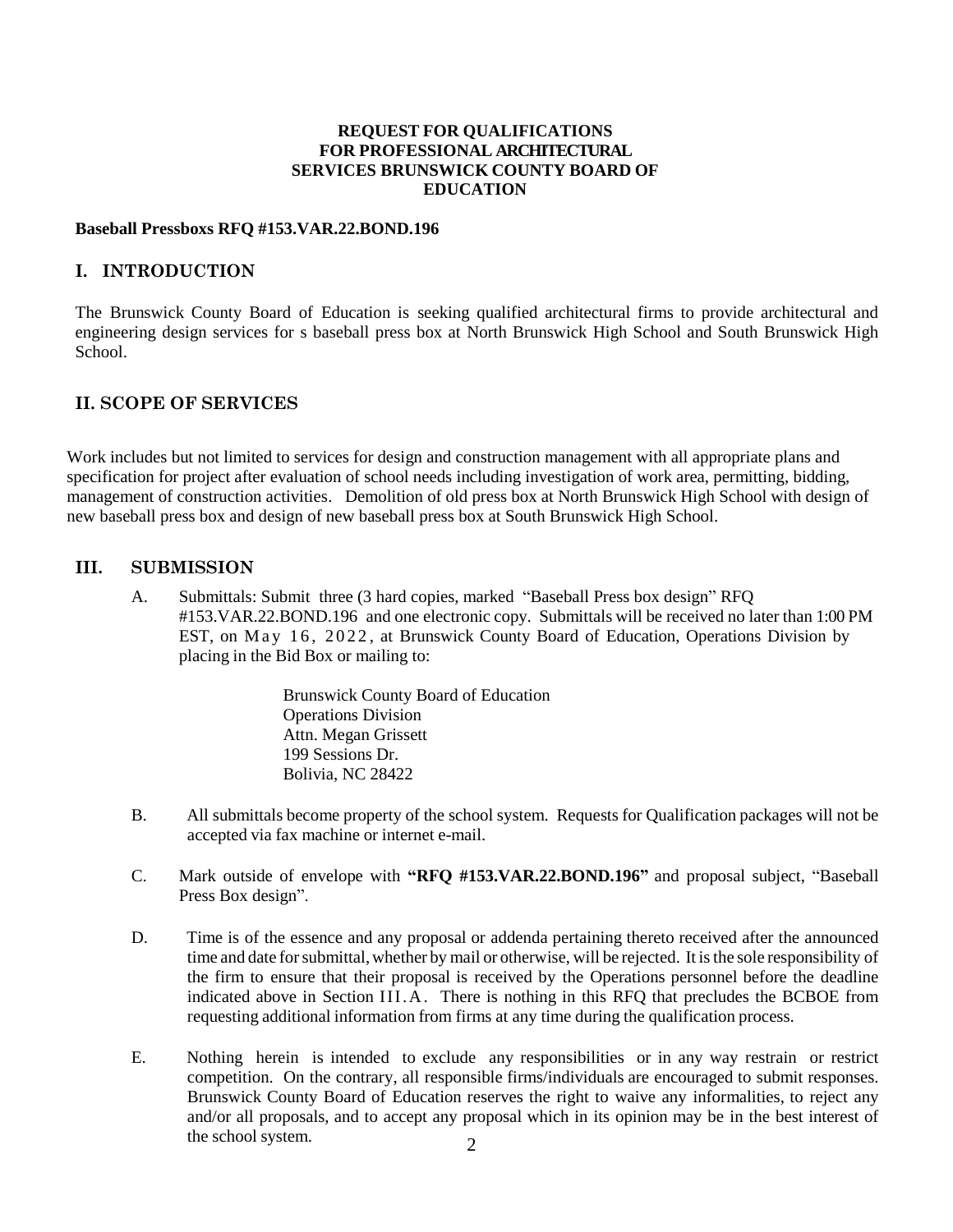F. Qualification packages may be withdrawn by written request prior to submittal deadline.

# **IV. PREPARATION**

- A. Firms are to submit qualification packages which present their qualifications and understanding of the services to be performed. Emphasis should be placed on completeness of services offered and clarity of content. All submittals should be complete and carefully worded and must convey all of the information requested by the BCBOE. If errors or exceptions are found in the firm's qualification package, or if the package fails to conform to the requirements of the RFQ, the BCBOE will be the sole judge as to whether that variance is significant enough to reject the firm's submittal.
- B. Qualification packages should be prepared simply and economically. All data, materials, and documentation shall be available in a clear, concise form. Brunswick County Board of Education does not expect nor will any more favorable consideration be given to submittals with fancy covers or binding, color photographs, sample plans, non-pertinent information on other accomplishments of the firm which have no direct bearing on these projects, resumes of individuals who will not be engaged in the work, or pages of other non-projected related material. *Brevity will be appreciated*. Submittals shall be limited to 50 pages, double sided  $8\frac{1}{2} \times 11$ , minimum 12-point font. Covers and dividers do not count in the 50 pages total.
- C. Firms requiring clarification or interpretation of this RFQ shall make a written request, which shall reach the Brunswick County Board of Education Operations Division no later than the date and time for submittal of written questions (see Section V, paragraph C).
- D. Any interpretation, correction or change of this RFQ will be made by Addendum which will be posted on Brunswick County School's website. It is the responsibility of the firm to ensure that all Addenda were received.
- E. All submittals shall provide a straight forward, concise description of the firm's ability to satisfy the requirements of the RFQ.
- F. Qualification packages (and copies) should be bound in a single volume where practical. All documentation submitted with the offer should be bound in that single volume.
- G. In addition to the transmittal letter, the Non-Collusion Affidavit must be signed by a principal of the firm or an officer of the corporation duly authorized to bind the corporation.
- H. If any offer includes comments over and above the specific information requested in this RFQ such comments must be included as a separate appendix.
- I. The firm is solely responsible for all costs and expenses associated with the preparation of the submittal and of any supplementary presentation (including any oral presentation) if requested by the BCBOE.
- J. Qualification Packages must be made in the official name of the individual, firm, or corporation under which the business is conducted (showing official business address) and must be signed in ink by a person duly authorized to legally bind the business entity submitting the qualification.
- K. Submittals shall be typewritten or computer generated.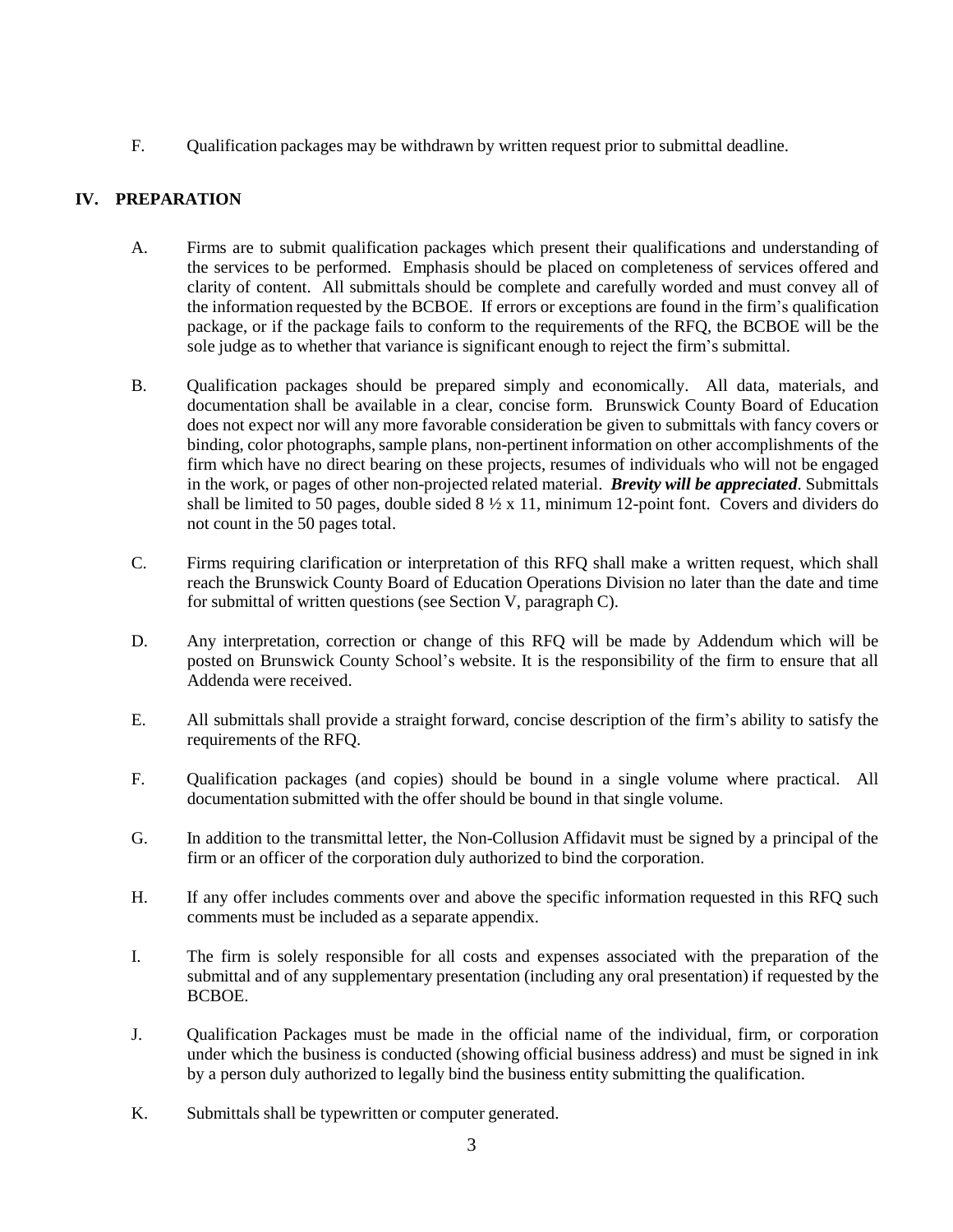L. The BCBOE may enter in a contract with more than one firm to provide the various professional services that will be required.

#### **V. GENERAL TERMS AND CONDITIONS**

#### A. **NON-COLLUSION AFFIDAVIT**

Each qualification package must be accompanied by a notarized affidavit on non-collusion, executed by the firm or in the case of a corporation, by a duly authorized representative of said corporation. The Non-Collusion Affidavit is provided herein.

#### B. **ADDENDA/CHANGES**

Any additions, deletions, modifications or changes made to this RFQ shall be processed through the Brunswick County Schools Operations Division. Any deviation from this procedure may result in the disqualification of the firm's submittal or the cancellation of any contract resulting from this RFQ.

#### C. **QUESTIONS**

Questions concerning this RFQ should be directed to: Greg Shuskey at cshuskey@bcswan.net.

**All questions pertaining to this RFQ must be submitted in writing no later than May 10, 2022\_.**

(Subject of Email should read: "Question **RFQ #153.VAR.22.BOND.196"**

**All answers to submitted questions will be posted in an addendum no later than May 11 2022.**

#### D. **PROPRIETARY INFORMATION**:

Trade secrets or proprietary information submitted by a firm in connection with a procurement transaction shall not be subject to the public disclosure under the North Carolina Public Records Act pursuant to NC General Statutes §66-152(3). However, the firm must invoke the protection of this section prior to or upon submission of the data or other materials, and must identify the data on other materials to be protected and state the reasons why protection is necessary. **Each individual page considered a trade secret or proprietary information must be labeled "Confidential" in the top right corner.**

# E. **MINORITY BUSINESSES**

The Brunswick County Board of Education encourages all businesses, including DBE, minority, and womenowned businesses to respond to all Request for Qualifications.

#### F. **AWARD/CONTRACT TIME**

No part of this solicitation is to be considered part of a contract nor are any provisions contained herein to be binding of the Brunswick County Board of Education.

Award shall be made to the responsible firm whose qualifications are determined to be the most advantageous to the BCBOE, taking into consideration the evaluation factors set forth in the RFQ.

Brunswick County Board of Education wishes to enter into an agreement with one firm which will be responsible for the work associated with this RFQ.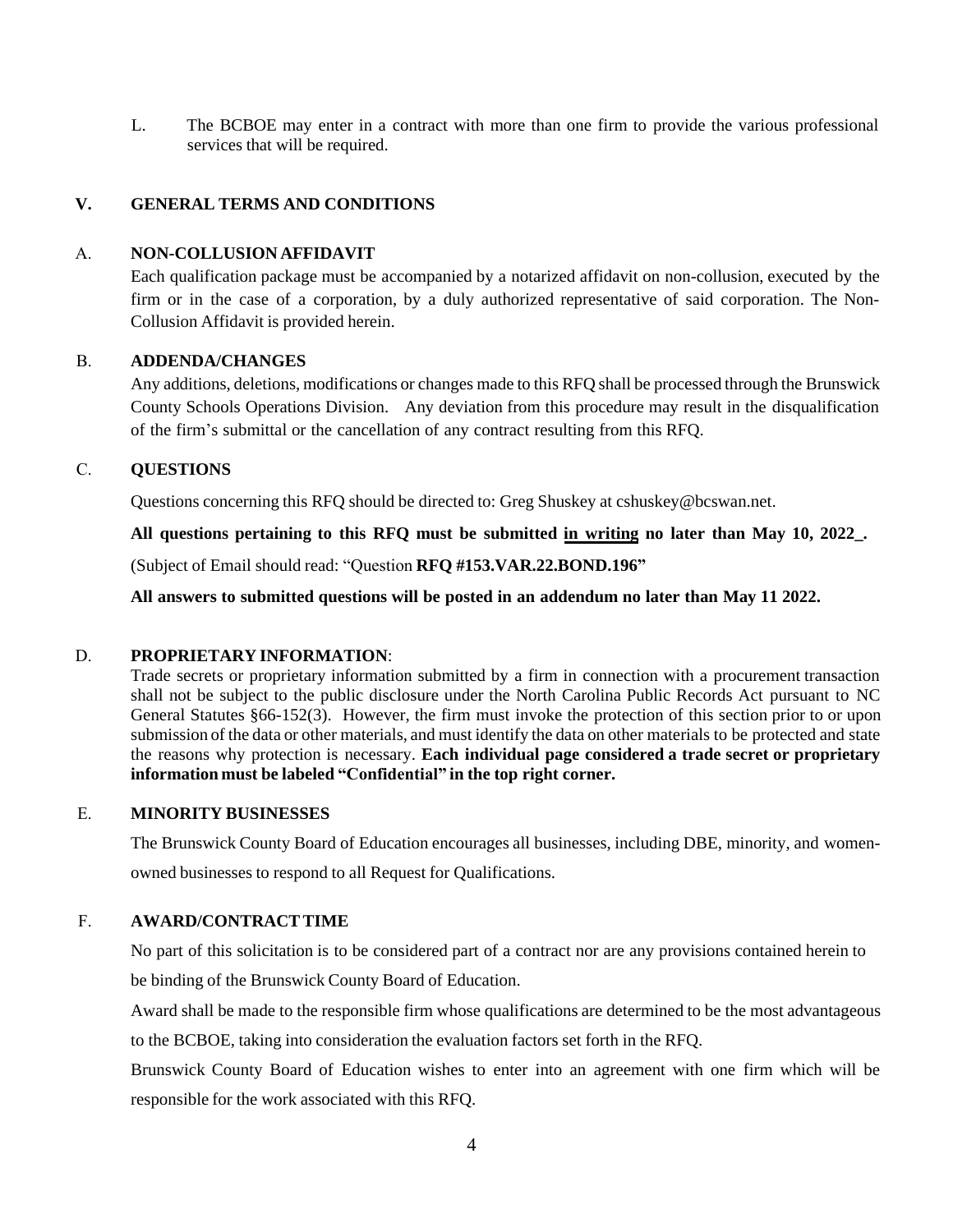A notice of contract award is anticipated by May 20, 2022 or earlier. The detailed Scope of Work and schedule of deliverables shall be negotiated with the successful firms for each specified project.

#### G. **CONTRACT DOCUMENT**

The successful firms will be required to enter into a design consultant services agreement. A copy of the BCBOE's standard Agreement for Design Consultant Services is attached.

#### H. **SUBCONSULTANTS**

If any subconsultants will be used for the various projects, the successful firm shall provide to the Director of Administration & Safety a list of names of any of the intended subconsultants, their applicable license number(s) and a description of the work to be done by each subconsultant.

The successful firm shall not substitute other subconsultants without the written consent of the BCBOE.

The successful firm shall be responsible for all services performed by a sub-engineer as though they had been performed by the successful firm. Responsibilities include, but are not limited to, compliance with applicable licensing regulations.

If at any time the Brunswick County Board of Education determines that any sub-engineer is incompetent or undesirable, the BCBOE shall notify the successful firm accordingly, and the successful firm shall take immediate steps for cancellation of the subcontract and replacement.

Nothing contained in any contract resulting from this RFQ shall create any contractual relationship between any sub-engineer and the Brunswick County Board of Education.

It shall be the successful firms responsibility to ensure that all terms required in the attached contract are incorporated into all subcontracts.

#### I. **INSURANCE**

The selected firm shall purchase and maintain in force, at his own expense, such insurance as will protect the firm and the BCBOE, to include professional liability (E&O), from claims which may arise out of or result from the firm's execution of the work, whether such execution be by himself, his employees, agents, subcontractors/engineers, or by anyone for whose acts any of them may be liable. The insurance coverage shall be such as to fully protect the BCBOE, and the general public from any and all claims for injury and damage resulting by any actions on the part of the firm or its forces as enumerated above. See Sample Contract for additional information regarding insurance coverages and limits.

The selected firm shall furnish a copy of an original Certificate of Insurance, naming the Brunswick County Board of Education as an additional insured. Should any of the policies be canceled before the expiration date, the issuing company will provide thirty (30) days written notice to the certificate holder. The firm shall furnish insurance in satisfactory limits, and on forms and of companies which are acceptable to the Brunswick County Board of Education Director of Administration and Safety and shall require and show evidence of insurance coverage on behalf of any subcontractors/engineers (if applicable), before entering any agreement to sublet any part of the work to be completed under this contract.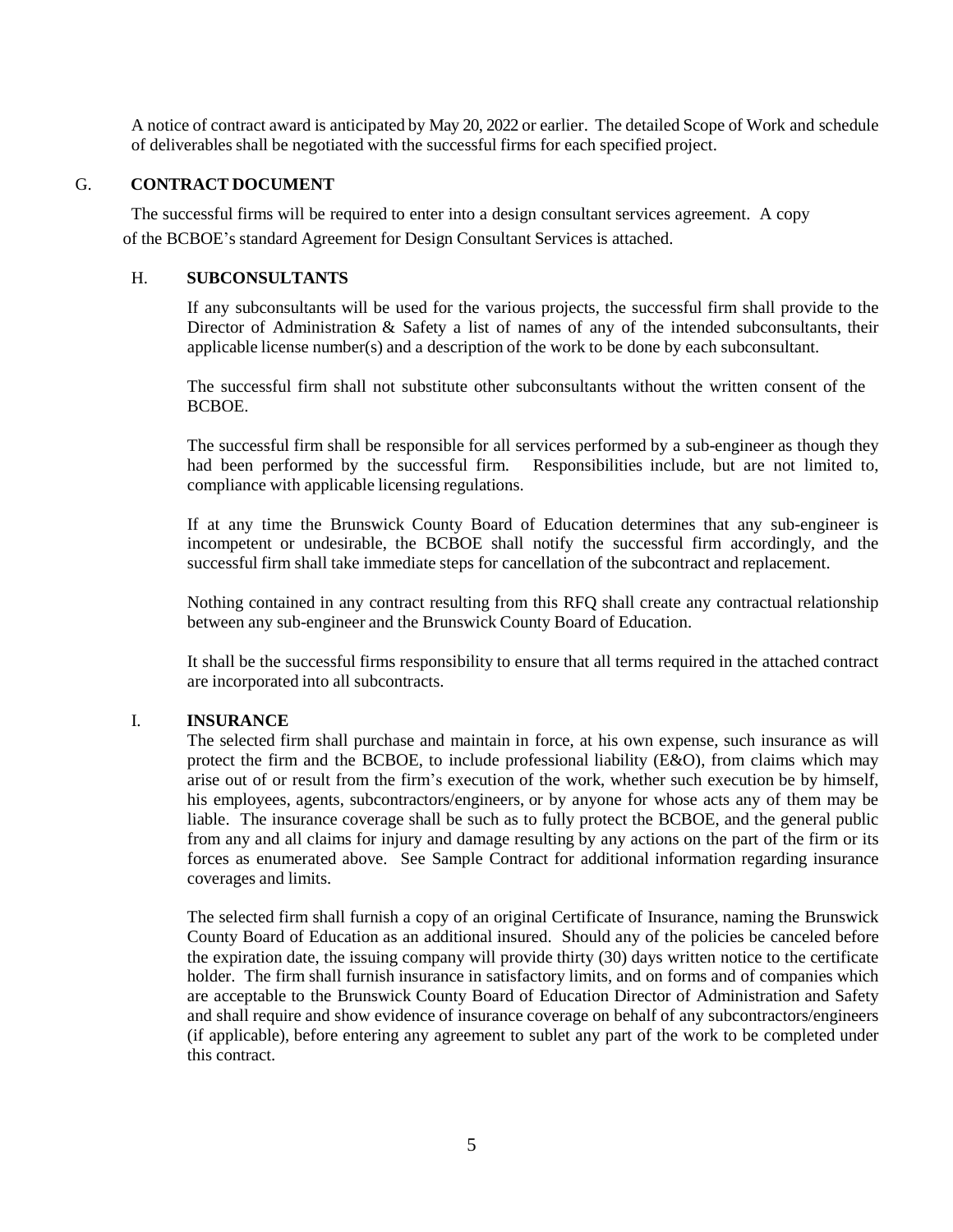# **VII. QUALITY COMMITMENT**

The Brunswick County Board of Education will utilize best management practices to ensure the highest quality of services is provided to its citizens. With this goal in mind, firms are required to demonstrate how they possess and utilize appropriate quality management systems which result in customer satisfaction and continuous improvements.

To satisfy these requirements, firms must demonstrate its commitment to best manage practices and provide services with the highest possible level of quality throughout all phases of Work. Proposals must demonstrate, at a minimum, (1) a complete understanding of the processes utilized within the organization to ensure quality and (2) graphical demonstrations that outline quality and process management within the organization and how they relate with sub-consultants and with the Owner. The response to quality must be deliberate and contain sufficient evidence that the firm has adopted quality and best management practices as an integral part of the organization. As a part of the responses to this request, firms shall demonstrate the organizations design process, e.g. process map, flow chart.

Demonstrate processes in place to recognize, track and analyze project change orders due to errors and omissions (including those caused by any sub consultants) and discuss how these processes are utilized to minimize future occurrences.

## **VIII. STATEMENT OF QUALIFICATIONS REQUIREMENTS**

Interested engineering/consulting firms desiring to provide services should include the following with its Statement of Qualifications:

- 1. Firm name, address, telephone, contact person and e-mail address;
- 2. Year established and former firm names;
- 3. Names of principles of the firm and states in which they are registered;
- 4. Types of services for which the firm is qualified;
- 5. Understanding of the scope of work/services;
- 6. List of staff members and resumes of those persons who will be assigned to work with the BCBOE on the various projects. Include an Organizational Chart but do not include resumes or list of personnel who will not be assigned to these projects.
- 7. List of current ongoing projects. Include: Project start date; expected completion date, total project cost, your ability to devote staff resources to complete this project.
- 8. List and describe all of your firm's previous experience in design and construction of Baseball Press Boxes over the last three (2) years that are applicable to the proposed project list. For each project listed, the information should include:
	- Name and location of the project and the date the work was completed.
	- Name and telephone number of the facilities maintenance director or staff person whom your firm worked with on the project (projects references).
	- Name of the project manager assigned to each listed project.
	- Total final combined design and construction dollar amount of the work performed.
	- Number of change orders and total amount of change orders.
	- Please list projects beginning with most recent.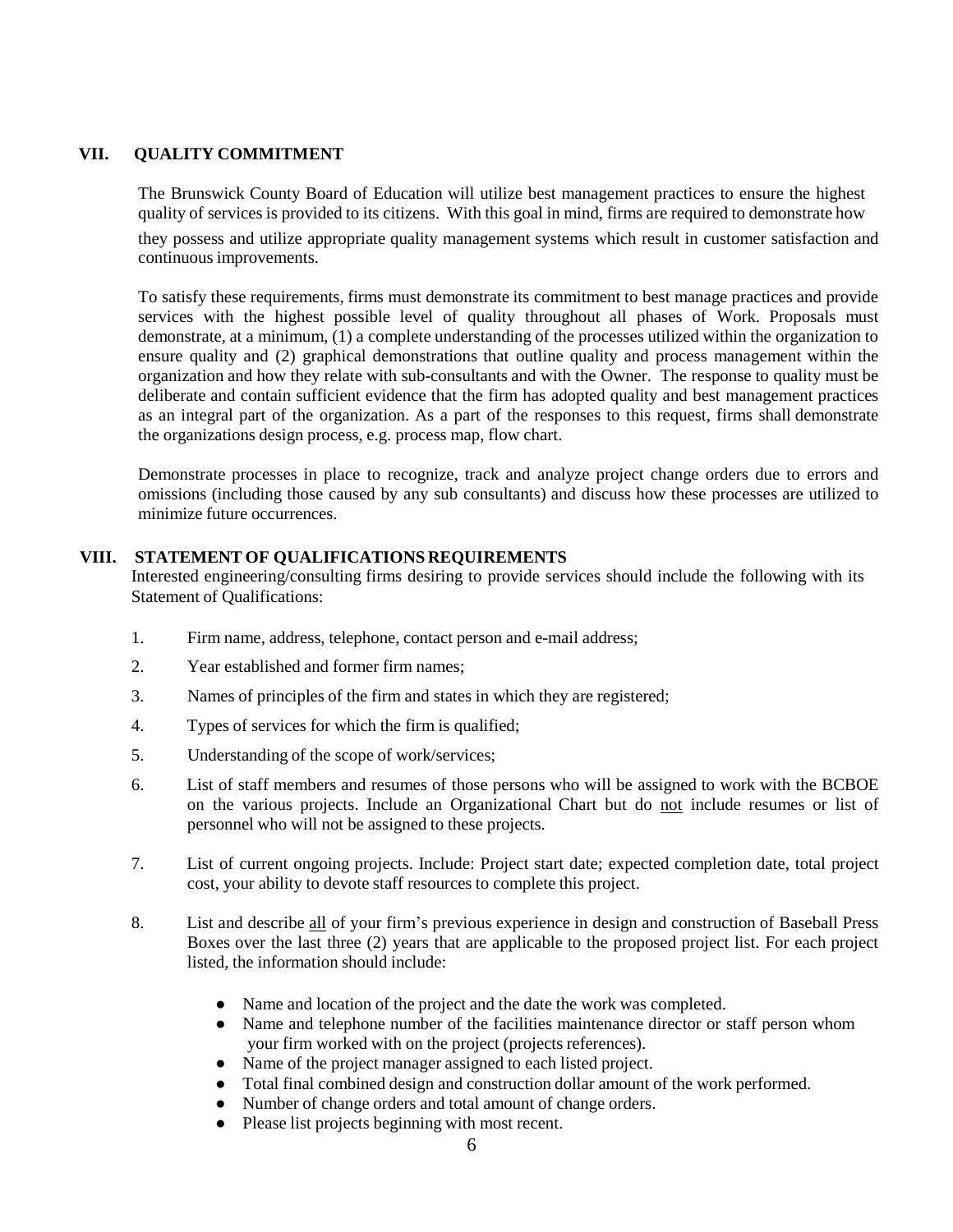- 9. Names of outside consultants (sub-consultants) who would be involved to provide services required for these projects. Provide a one-page synopsis for each consultant to include the following information:
	- Individual's proposed role in the project.
	- A resume or brief description of the individual's previous experience as it relates to his/her role in the project.
	- For any proposed sub consultants, indicate how long your firm has worked with the sub-consultant on previous projects.
- 10. In order to be considered responsive for this RFQ, the firm must include the following information.
	- Description of the kind of work that can be subcontracted.
	- Willingness to affiliate with DBE, minority or women-owned businesses ("M/WBE").
	- Identify any sub-contractible work that could be performed by minority firms.
	- Name and address of the DBE and M/WBE firms that are anticipated to perform the subcontractible work.

Note: Do not include sample Scope of Work, project approach or schedule with this submittal.

- 11. Quality Control and Assurance processes as stated above in Section VII.
- 12. Hourly billing rates charged by your firm each position type and reimbursable expenses.

#### **X. EVALUATION PROCESS:**

Following the deadline for submittal of qualifications, a review of the submitted qualifications will be completed by a selection committee established by the BCBOE. The selection committee will review, analyze and rank all submittals based on their response to the information requested. The selection shall be made in order of preference based on criteria established herein.

**If desired, the selection committee may short list the number of qualified firms. The BCBOE reserves the discretion to determine the number of firms that will be on the short list.** The BCBOE may engage in individual discussions with two or more offerors deemed fully qualified, responsible, and suitable on the basis of initial responses and with emphasis on professional competence to provide the required services. Interviews are not anticipated; however, the selection committee may schedule interviews if required in the selection process. Such offerors shall be encouraged to elaborate on their qualifications and performance data or staff expertise pertinent to the proposed project, as well as alternative concepts.

The selection committee may conduct discussions with the firm(s) submitting responsesregarding the contract and shall select from among the firm(s) deemed most qualified to provide the required services. At the discretion of the BCBOE, the discussions with the firm(s) may consist of written questions and responses, and/or personal interviews with members of the firm(s). **If** personal interviews are required by the BCBOE, the persons proposed to be responsible for performing the work required herein shall attend the interview. If requested, firms should be prepared to submit financial status information, which shall be held in confidence.

architect, project manager, engineers, administrative staff, etc.). In making this decision, the BCBOE will The BCBOE will negotiate a stipulated sum fee for basic services and a rate schedule to be utilized for additional services and contingent additional services with the most qualified firm at a compensation which is considered to be fair and reasonable to the BCBOE. These rates shall include all disciplines (example: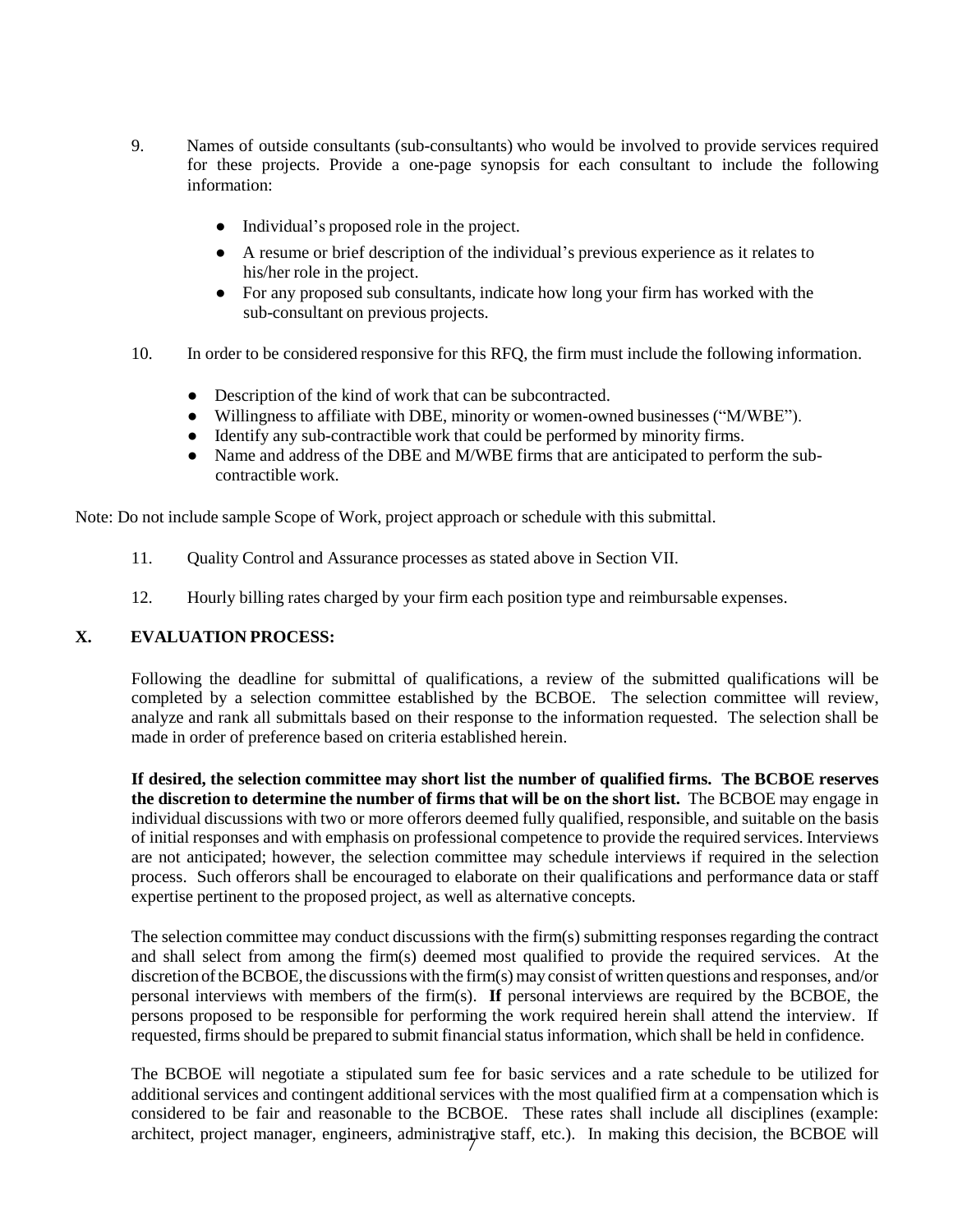take into account the established value, general scope, the complexity, and the professional nature of the services to be rendered. Should the BCBOE be unable to negotiate a satisfactory contract with the firm considered to be most qualified, negotiations with that firm shall be formally terminated.

Negotiations will then proceed with the remaining ranked firms in the same manner until an agreement is reached, unless it is determined by the committee that it is in the best interest of the BCBOE that the process be terminated or modified.

The Brunswick County Board of Education reserves the right to reject any and/or all submittals, and to waive defects, technicalities and/or irregularities in any submittal. the BCBOE reserves the right to finalize a contract with one or more firms based on all factors involved in the written qualification submittal without further discussion or interviews.

## **XI. SELECTION PROCESS**

The included criteria will be used in the evaluation of qualification packages to be considered for potential negotiations.

- 10%: Firms qualifications and experience including location of offices and related staffing
- 10%: Firms understanding of the project objectives
- 15%: Previous work experience of similar projects and demonstrated experience in the design and construction of public facility buildings
- 15%: Proposed staff, including sub-engineers, proposed to perform the work
- 10%: Demonstration of Quality Control: Demonstrated systematic approach to quality assurance and interdisciplinary coordinator methodologies throughout the various phases of design and construction administration.
- 10%: Demonstration of Cost Control: Demonstrated experience implementing cost saving measures that effectively maximized the utilization of funding from a variety of sources and minimized unnecessary expenses while achieving desired results.
- 10%: The ability of the consultant to begin work immediately and complete the projects in a timely manner.
- 20%: References: Evaluation of comments received from referenced previous clients

# **II. CONTACT POLICY**

After the date and time established for receipt of proposals by the BCBOE, any contact initiated by any firm with any BCBOE representatives, other than the Senior Project Manager listed herein, concerning this RFQ is prohibited. Any such unauthorized contact may cause the disqualification of the firm from this qualification process.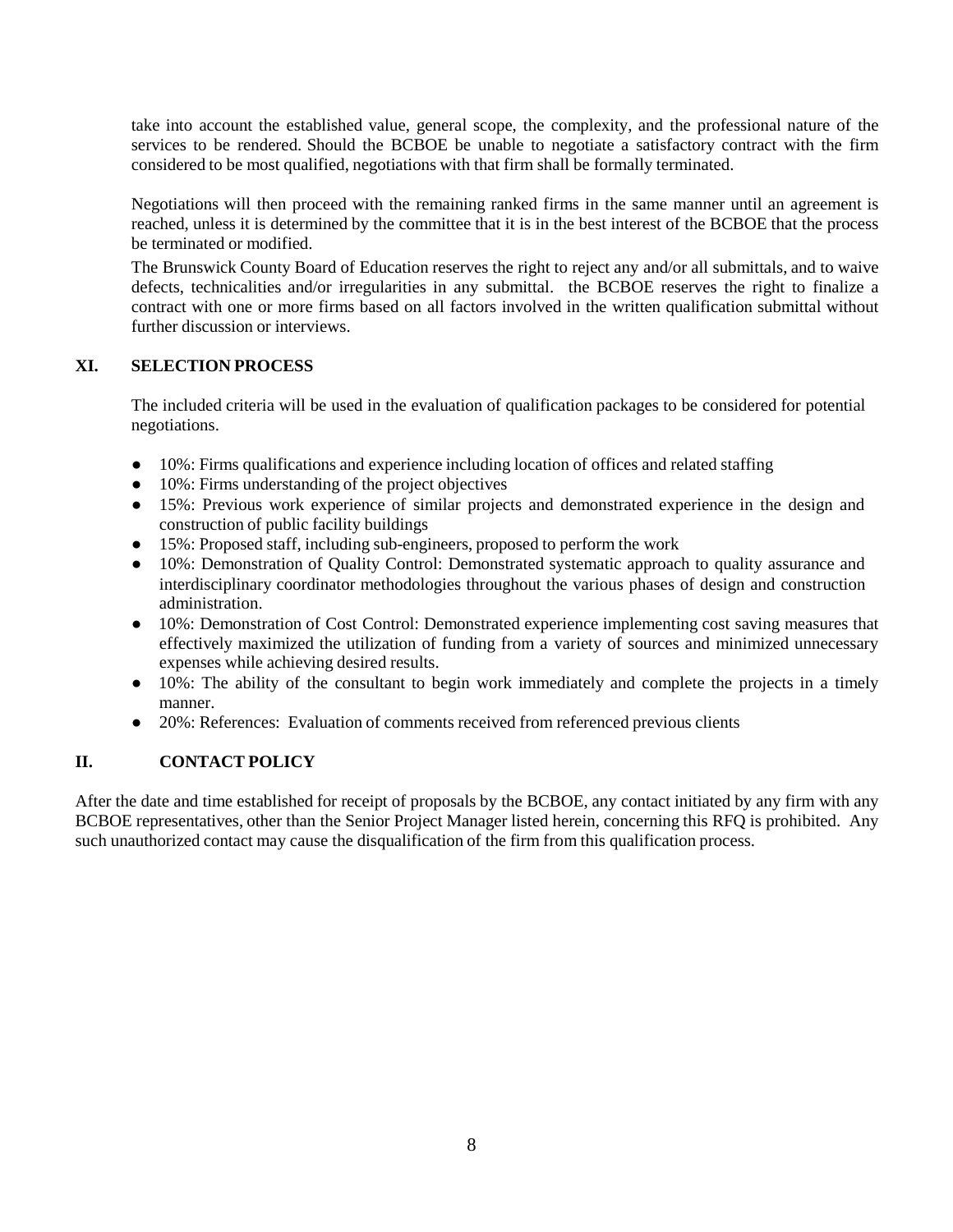# **RESPONDER'S CERTIFICATION FORM**

I have carefully examined the Request for Qualifications, the sample Agreement for Design Consultant Services and any other documents accompanying or made a part of this Request for Qualification.

I hereby propose to furnish the professional design consultant services for Brunswick County Board of Education in accordance with the instructions, terms, conditions, and requirements incorporated in this Request for Qualification. I certify that all information contained in this response is truthful to the best of my knowledge and belief. I further certify that I am duly authorized to submit this response on behalf of the firm as its act and deed and that the firm is ready, willing and able to perform if awarded the contract.

| BY: (printed name) and the state of the state of the state of the state of the state of the state of the state of the state of the state of the state of the state of the state of the state of the state of the state of the  |
|--------------------------------------------------------------------------------------------------------------------------------------------------------------------------------------------------------------------------------|
|                                                                                                                                                                                                                                |
|                                                                                                                                                                                                                                |
|                                                                                                                                                                                                                                |
|                                                                                                                                                                                                                                |
| FAX NUMBER: The Commission of the Commission of the Commission of the Commission of the Commission of the Commission of the Commission of the Commission of the Commission of the Commission of the Commission of the Commissi |

# **ACKNOWLEDGEMENT OF ADDENDA**

Responder hereby acknowledges receipt of all Addenda through and including:

| Addendum No. | Date | Acknowledgement |
|--------------|------|-----------------|
|              |      |                 |
|              |      |                 |
|              |      |                 |
|              |      |                 |